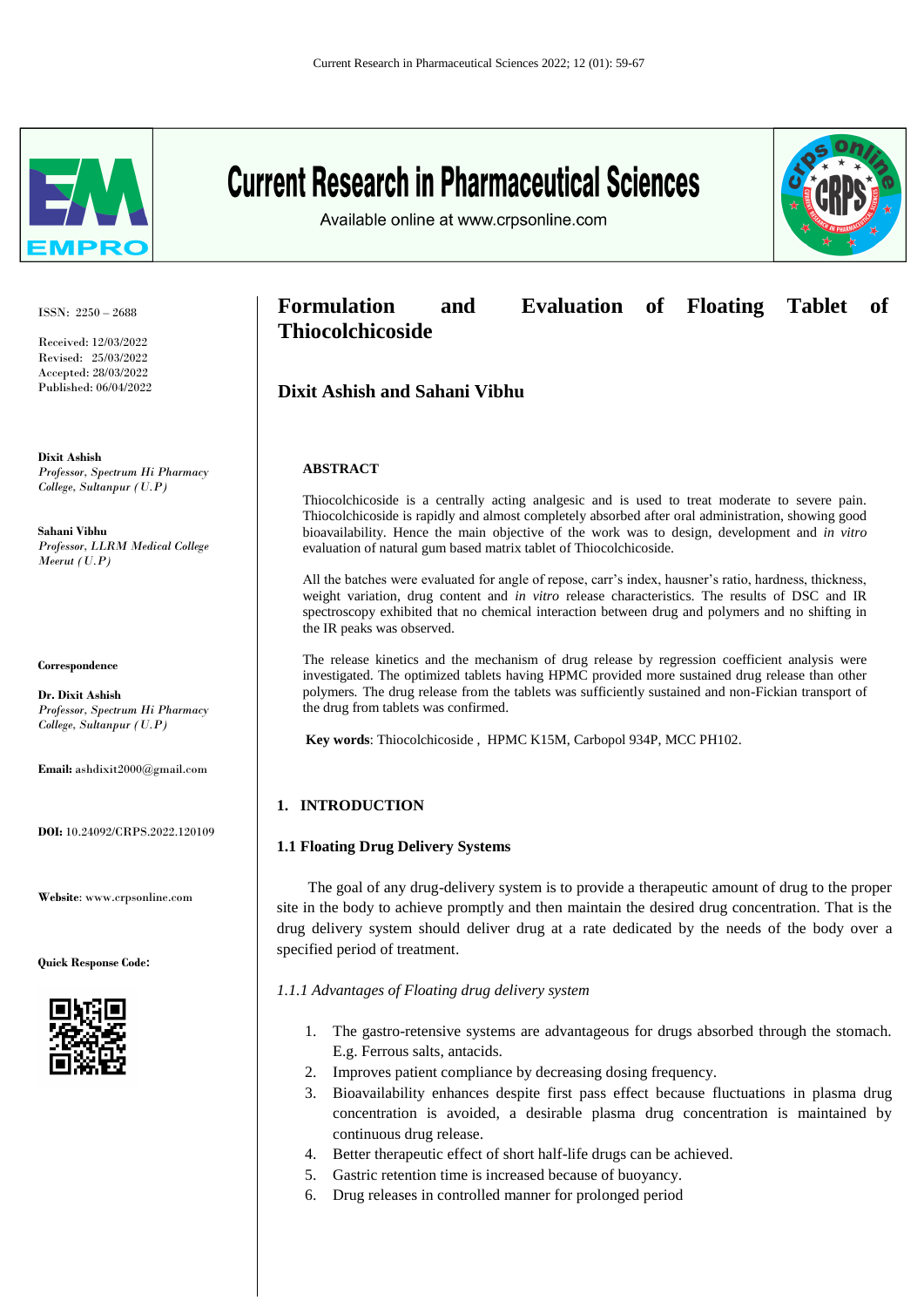#### *1.1.2 Disadvantages of Floating Drug Delivery System*

- 1. Floating system is not feasible for those drugs that have solubility or stability problem in G.I. tract.
- 2. These systems require a high level of fluid in the stomach for drug delivery to float and work efficiently-coat, water.
- 3. The drugs that are significantly absorbed throughout gastrointestinal tract, which undergo significant first pass metabolism, are only desirable candidate.
- 4. Some drugs present in the floating system causes irritation to gastric mucosa.

## **1.2 Classification of Floating Systems**

#### *1.2.1* **Non-effervescent systems**

Single unit Multiple units

### *1.2.2* **Effervescent systems**

Single unit Multiple units

### *1.2.1 Effervescent Floating Dosage Forms*

 These are matrix types of systems prepared with the help of swellable polymers such as methylcellulose and chitosan and various effervescent compounds, eg, sodium bicarbonate, tartaric acid, and citric acid. They are formulated in such a way that when in contact with the acidic gastric contents, C02 is liberate and gas entrapped in swollen hydrocolloids which provides buoyancy to the dosage forms.

## *1.2.2 Non-effervescent Floating Dosage Forms*

 Non-effervescent floating dosage forms use a gel forming or swellable cellulose type hydrocolloids, polysaccharides, and matrix-forming polymers like polycarbonate, polyacrylate, polymethacrylate, and polystyrene.

 The formulation method includes a simple approach of throughly mixing the drug and the gel-forming hydrocolloid. After oral administration this dosage form swells in contact with gastric fluids and attains a bulk density of  $< 1$ .

#### **1.3 Controlled Drug Delivery Systems**

 The goal of any drug-delivery system is to provide a therapeutic amount of drug to the proper site in the body to achieve promptly and then maintain the desired drug concentration. That is the drug delivery system should deliver drug at a rate dedicated by the needs of the body over a specified period of treatment.

## *1.3.1 Classification of controlled release system*

#### *1.3.1.1 Delayed release*

 A delayed release dosage form is designed to release the drug at a time other than promptly after administration. The delay may be time based or based on the influence of environmental conditions, like gastrointestinal pH.

#### *1.3.1.2 Sustained release system*

 The goal of sustained drug delivery are to conserve and maintain effective drug concentration, eliminate night time dosage, improve compliance and decrease side effects thus, optimizing drug therapy.

### **1.4 Methods Used To Achieve Sustained**

### *1.4.1* Diffusion systems

In these systems, the release rate of drug is determined by its diffusion through a water insoluble polymer. There are basically two types of diffusion devices:

*1.4.1.1* Reservoir devices *1.4.1.2* Matrix devices

#### *1.4.1.1 Reservoir devices*

 This is a device in which core of drug is surrounded by a polymeric membrane. The release of drug from a reservoir device is governed by fick's first law of diffusion. The common methods used to develop reservoir type devices include microencapsulation of drug particles and press-coating of tablets containing drug cores.

## *1.4.1.2 Matrix devices*

 These are devices in which dissolved or dispersed drug is distributed uniformly in an inert polymeric matrix. The rate of release of drug dispersed as a solid in an inert matrix has been described by higuchi.

#### **1.5 Dissolution systems**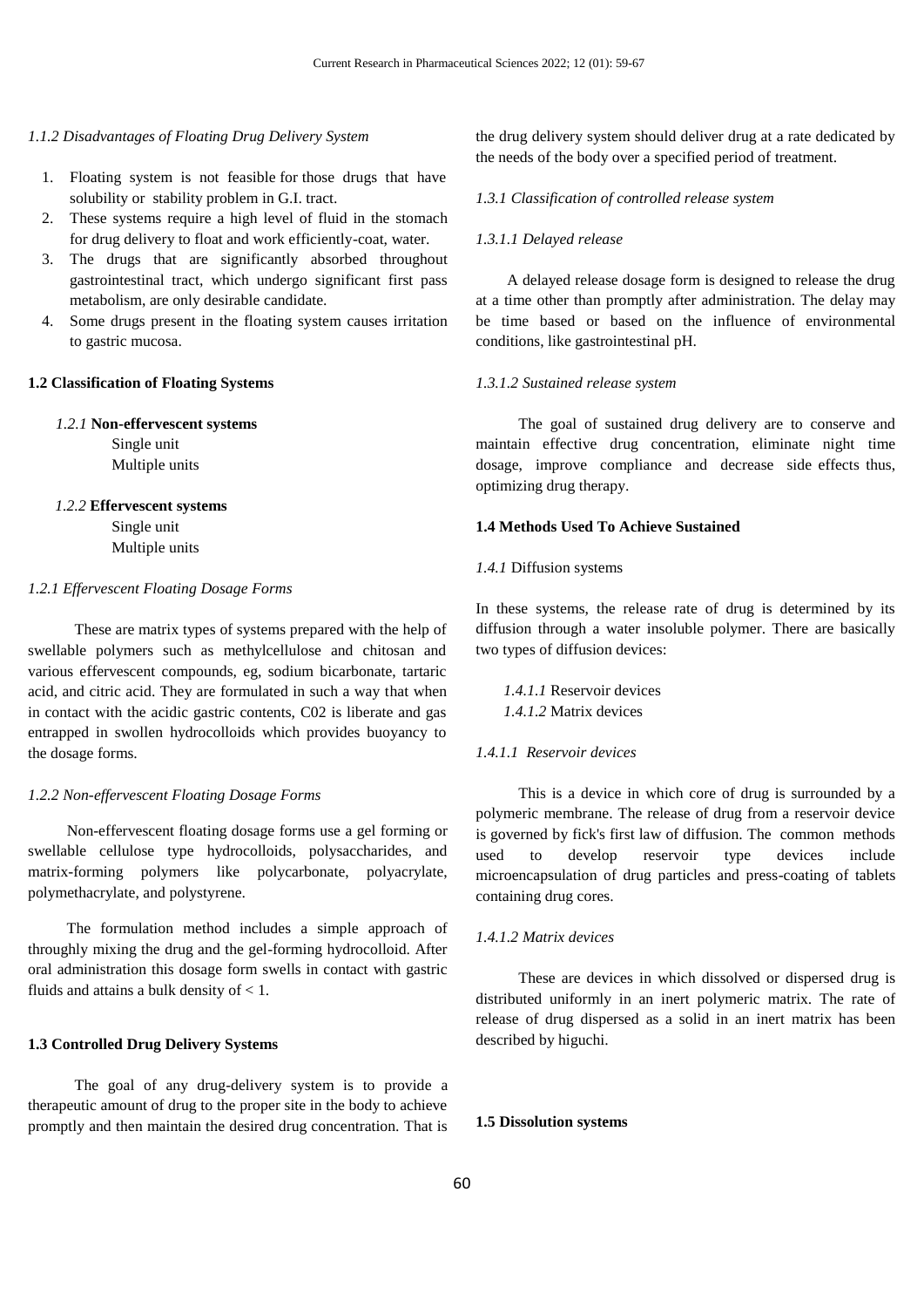A drug with a slow dissolution rate will yield an inherently sustained blood level. In principle, then, it would seem possible to prepare controlled release products by controlling the dissolution rate of drugs that are highly water soluble. This can be achieved by preparing an appropriate salt or derivative, by coating the drug with a slowly soluble material, or by incorporation it into a tablet with a slowly soluble carrier. Ideally surface area available for dissolution must remain constant to achieve a constant release rate. Most of the products fall in to two categories encapsulated dissolution systems and matrix dissolution systems.

### **1.6 Matrix system**

 To define matrix, it is necessary to know the characters that differentiate it from other controlled release dosage forms. Hence the following parameters must be considered:

- The chemical nature of support (generally, the support are formed by polymeric network)
- The physical state of drug (dispersed under molecular or particulate form or both)
- The matrix shape and alteration in volume as a function of time
- The route of administration (oral administration remains the most widely used but other routes are adaptable.

### *1.6.1 Classification of matrix system*

## *1.6.1.1 Mineral matrix*

- Drug retained in the support
- Drug adsorbed on the support

#### *1.6.1.2 Lipidic matrix*

- Deliver by diffusion
- Deliver by surface erosion

### *1.6.1.3 Hydrophilic matrix*

- Un-limited swelling, deliver by diffusion
- Limited swelling controlled delivery through swelling

## *1.6.1.4 Inert matrix*

• Controlled delivery by diffusion

#### *1.6.1.5 Biodegradable matrix*

Non-lipidic

# **2. FORMULATION, DEVELOPMENT AND STANDARDIZATION OF DRUG**

## **2.1 Determination of Wavelength (Λmax)**

 An amount of 1 mg of Thiocolchicoside was individually weighed and dissolved in 100 ml of phosphate buffer solution of pH 7.4 to obtained final strength 1µg/ml and scan in a range of 220-440 nm in basic spectrum mode and the ultraviolet absorption λmax of Thiocolchicoside is recorded and compare with reported literature value.

## **2.2 Preparation of Calibration Curve of Thiocolchicoside**

 The standard curve of Thiocolchicoside was prepared in phosphate buffer (pH7.4). Accurately weighed 1 mg of Thiocolchicoside was dissolved in 100 ml of phosphate buffer (pH 7.4) to give a concentration of 0.01 mg/ml. Further from the solution, 0.5ml, 1.0ml, 1.5ml, 2.0ml, 2.5ml and 3.0 ml were taken in separate 10ml volumetric flask and diluted up to 10ml with the help of phosphate buffer (pH=7.4) to produce  $5\mu$ g/ml, 10  $\mu$ g/ml, 15µg /ml, 20µg /ml, 25µg /ml and 30µg /ml

#### **2.3 Preparation of Matrix Tablets of Thiocolchicoside**

 Matrix tablets containing 8mg of Thiocolchicoside along with various amounts of polymers such as HPMC and Carbopol, and other excipients (starch, lactose, citric acid, tartaric acid, magnesium stearate) were prepared by direct compression technique

**Step 1**: In the first step, active pharmaceutical ingredients and excipients weighed accurately and screened through a 60,100 & 200 -mesh sieve.

**Step 2**: Required materials except lubricant were dry mixing properly after this thiocolchicoside is mixed with exicipients.

**Step 3:** The granules were lubricated with magnesium stearate. Before compression, the surfaces of the die and punch were lubricated with talcum.

**Step 4:** The lubricated granules were compressed with a 16 station tablet machine.

## **2.4 Evaluation of Granules for Matrix Tablet**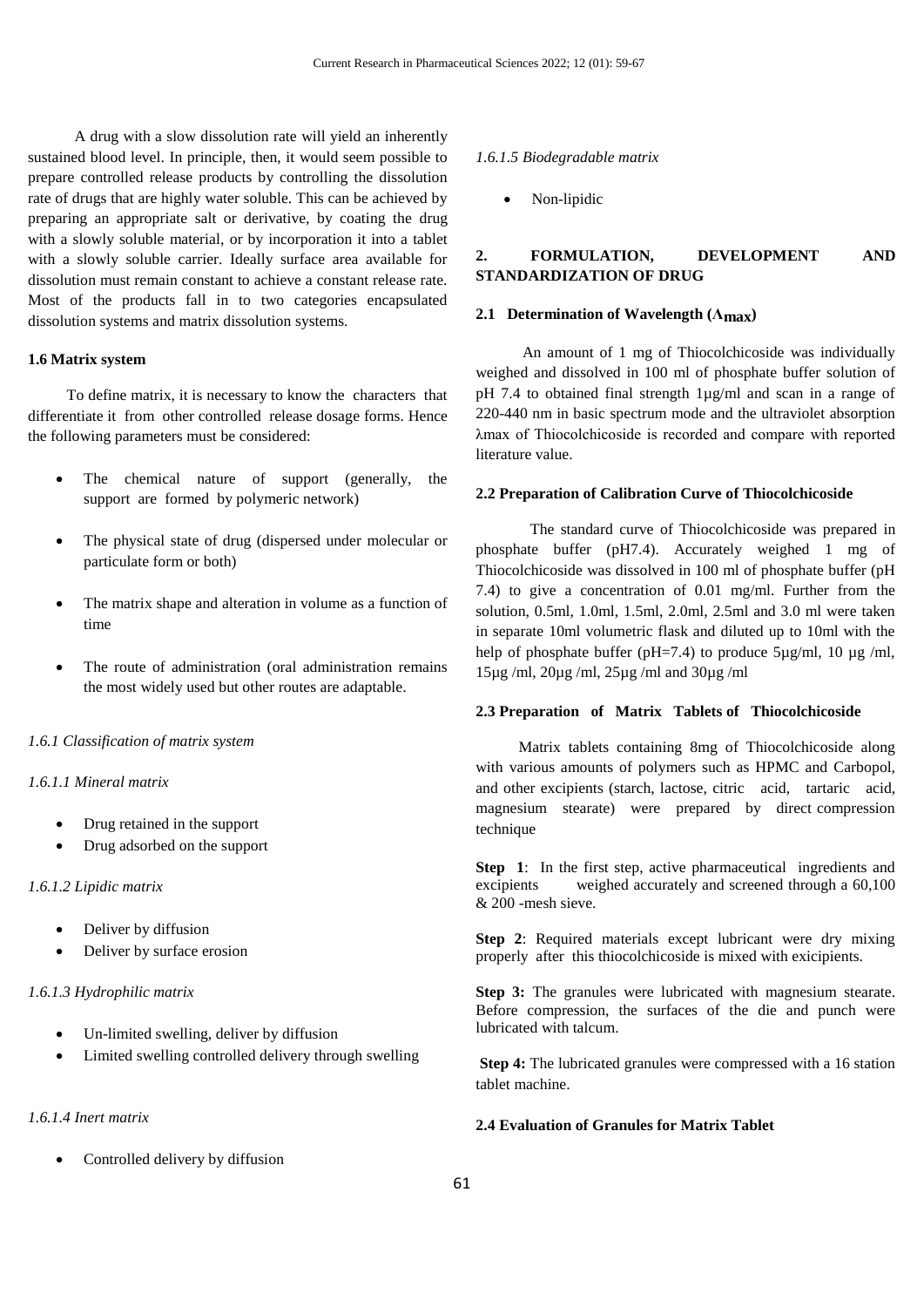#### *2.4.1 Bulk Density*

 Both loose bulk density (LBD) and tapped bulk density (TBD) were determined. A quantity of 1.5 gm of powder from each formula was introduced in a 10 ml measuring cylinder. After the initial volume was observed, the cylinder was allowed to fall onto a hard surface from a height of 2.5 cm at 2 sec intervals. The tapping was continued till no volume change was noted. LBD and TBD were determined by following formula:

Calculation of low bulk density (LBD)

 $LBD$  = weight of powder / volume of packing

Calculation of tapped bulk density (TBD)

 $TBD$  = weight of powder / tapped volume of packing

*2.4.2 Compressibility Index (CI)*

 Compressibility index is important measure that can be measure from the bulk and tapped density. The compressibility index is obtained from below mention formula:

Calculation of compressibility index

 $CI = 100 (Vo - Vf)/ Vo$ Where, *Vo*: Initial volume , *Vf* : Final volume

#### *2.4.3 Hausner's ratio (HR)*

 It indicates the flow properties of the powder and measure by the ratio tapped and bulk density using the formula:

Calculation of hausner ratio

Hausner ratio = Tapped density/Bulk density

### *2.4.4 Angle of repose*

 The angle of repose of the powder was determined by using funnel method. The accurately weighed powder was taken in a funnel. The height of the funnel was adjusted in such a way that the tip of the funnel just touched the apex of the heap of the powder. The powder then allowed to flow through the funnel freely on to the surface. The diameter of the powder cone was measured and angle of repose was calculated by using the following equation

Calculation of angle of repose

 $tan = (h/r)$ 

Where, *h:* height of the powder cone *R:* radius of the powder cone

#### **2.5 Evaluation of Compressed Tablet**

### *2.5.1 Thickness*

 The thickness of the tablets was determined using vernier caliper. Five tablets from each batch were used and average values were calculated.

#### *2.5.2 Weight Variation*

 To study weight variation, 20 tablets of each formulation were weighed using an electric balance, and the test was performed according to official method.

Calculation of percentage weight deviation

% deviation=(Individual weight – Average weight)/Average weight  $\times$  100

## *2.5.3 Hardness*

 For each formulation, the hardness of 3 tablets was determined by using monsanto hardness tester.

#### *2.5.4 Friability*

 The test is performed in Roche friabilator. 20 tablets were weighed accurately, after dedusting them carefully tablets were placed in the drum and rotated it for 100 times. The tablets were removed, dedusted them again and weighed accurately. A maximum loss of weight (from a single test or from the mean of the three tests) not greater than 1.0 percent is acceptable for most tablets. This process was repeated for all batches and the percentage friability was calculated by following formula:

Calculation of percentage friability

%  $F = \{1 - (Wt/W)\}\times 100$ 

Where, *% F:* friability in percentage

*W:* Initial weight of tablet ,

*Wt:* weight of tablet after revolution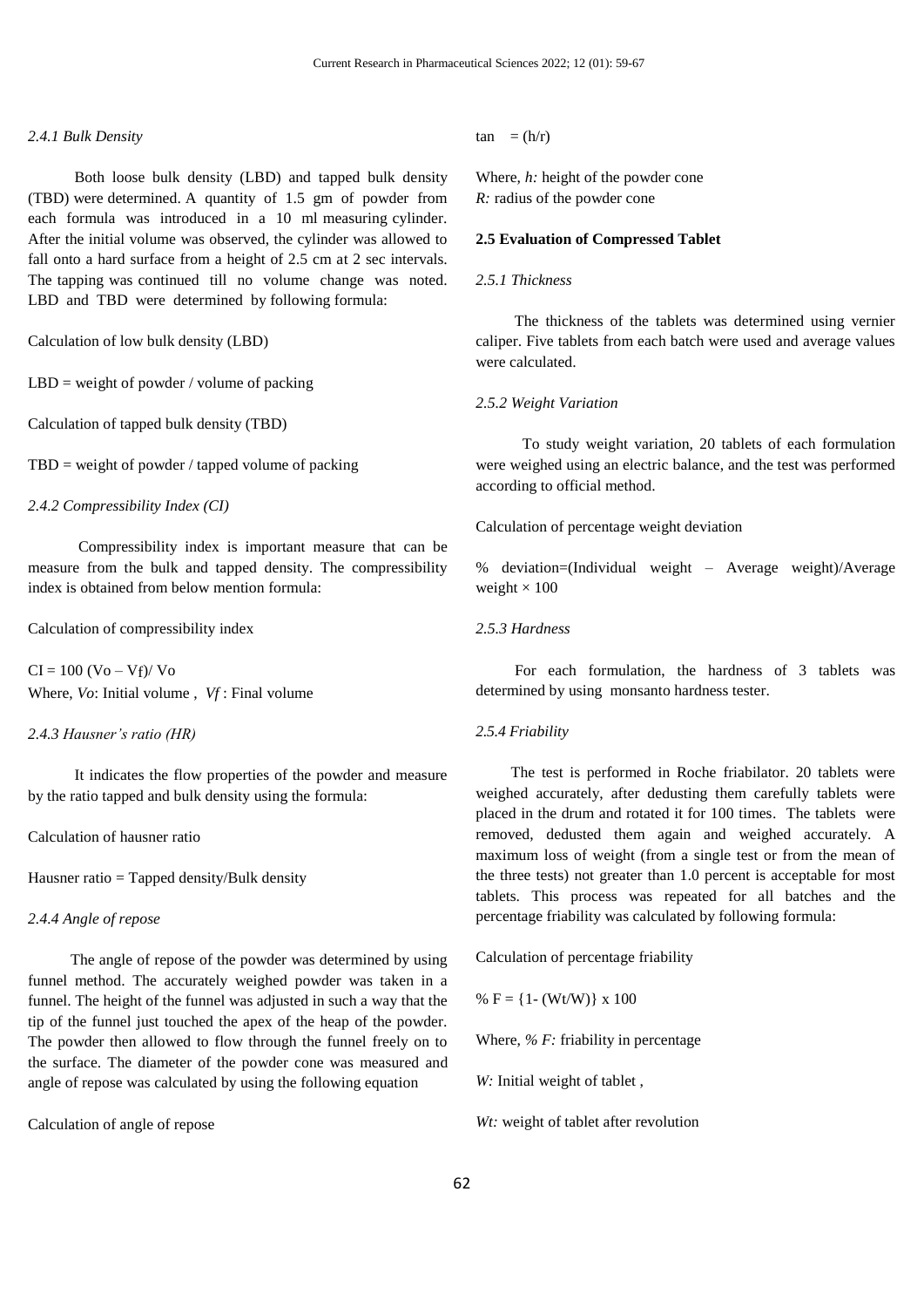#### **2.6 Drug Content of Thiocolchicoside**

 Accurately weighed 50 mg of Thiocolchicoside reference standard into a 50.0 ml volumetric flask, dissolve in methanol and dilute to volume. Accurately weighed 50 mg of Thiocolchicoside and added into a 50.0 ml volumetric flask. Volume makeup was done by methanol. One night complete stirring was allowed to dissolve drug into solvent. Solution was extracted, filtered with nylon filter paper and analysed at λmax of 220-440 (370) nm with help of UV spectrophotometer.

#### **2.7 In vitro Buoyancy / Floating Study**

 In vitro buoyancy studies were performed for all the formulations. The randomly selected tablets from each formulation were kept in a 200ml beaker containing simulated gastric fluid, pH 1.2 as per USP. The time taken for the tablet to rise to the surface and float was taken as floating lag time (FLT). The duration of time the dosage form constantly remained on the surface of medium was determined as the total floating time(TFT).

### **2.8 Swelling Index**

 Swelling of hydrophilic polymer such as Hydroxy Propyl Methyl Cellulose greatly depends upon the contents of the stomach and the osmolarity of the medium.These eventually influences the release, slowing action and the residence time. For each formulation, one tablet was weighed and placed in a beaker containing 200 ml of distilled water. After each hour the tablet was removed from beaker and weighed again up to 8 hours. The percentage weight gain by the tablet was calculated by using the formula

Swelling index  $(S.I) = \{(Wt-Wo)/Wo\} \times 100$ 

Where,  $S.I. =$  swelling index

 $Wt = Weight of tablet at time t$ Wo = Weight of tablet before immersion

**2.**9 *In vitro* Drug Release Studies

#### **2. 10 Dissolution parameters**

Medium: 0.01N hydrochloride (1st two hours only), phosphate buffer ( $pH = 7.4$ )

Type: USP apparatus II (Paddle) type

| <b>RPM</b>  | :100                 |
|-------------|----------------------|
| Ouantity    | : 900 ml             |
| Temperature | : $37 \pm 0.5$ °C    |
| Duration    | $: 10 \text{ hours}$ |
|             |                      |

Sampling time :  $1^{\text{st}}$  hr,  $2^{\text{nd}}$  hr,  $3^{\text{rd}}$  hr,  $4^{\text{th}}$  hr,  $5^{\text{th}}$  hr,  $6^{\text{th}}$  hr,  $7^{\text{th}}$ hr, 8 <sup>th</sup> hr, 9 <sup>th</sup> hr and 10 <sup>th</sup> hr.

## **2.11 Preparation of Buffers Solution (I.P. 1996)**

#### *2.11.1 Preparation of 0.01N hydrochloride*

 0.85ml of concentrated hydrochloric acid was accurately measured and diluted to 1000 ml with distilled water to obtain 0.01N hydrochloride.

### *2.11.2 Preparation of 0.2M monobasic potassium phosphate*

 About 27.218gm of monobasic potassium phosphate (KH2PO4) was dissolved and diluted to 1000 ml with distilled water.

## *2.11.3 Preparation of 0.2M sodium hydroxide solution*

 About 8.0gm of sodium hydroxide (NaOH) was dissolved and diluted to 1000ml with distilled water

### *2.11.4 Preparation of phosphate buffer (pH = 7.4)*

 250 ml of mono basic potassium phosphate (KH2PO4) was placed in a 1000ml volumetric flask, 195.5 ml of 0.2M NaOH was added and volume was made up to 1000ml with dematerialized water and pH adjusted to 7.4 using dilute NaOH solution. The buffers and reagents were prepared for different volumes depending on the analysis requirements based on the above USP specified standard preparation procedures.

### **2.12** *In vitro* **dissolution study**

 *In vitro* drug release study for the prepared matrix tablets were conducted for a period of 10 hours using a 6 station USP TDL-06L apparatus at temperature 37±0.5 oC and at 100 rpm speed. Initially the dissolution was carried out in 500ml of 0.1N hydrochloride, pH 1.2 for 2 hours and then in 900ml phosphate buffer pH 7.4 up to 10 hours. At every one hour interval, 5 ml of sample was withdrawn from the dissolution medium and replaced with fresh medium to maintain the volume constant. After filtration and appropriate dilution, the sample solutions were analyzed at 370 nm for Thiocolchicoside by using a UV-Visible spectrophotometer. The amount of drug present in the samples was calculated. Commercial sustained release (CSR) tablet: Thiospas ® (Thiocolchicoside 8 mg) was purchased from the market and was evaluated for *in vitro* release characteristics by using the above procedure.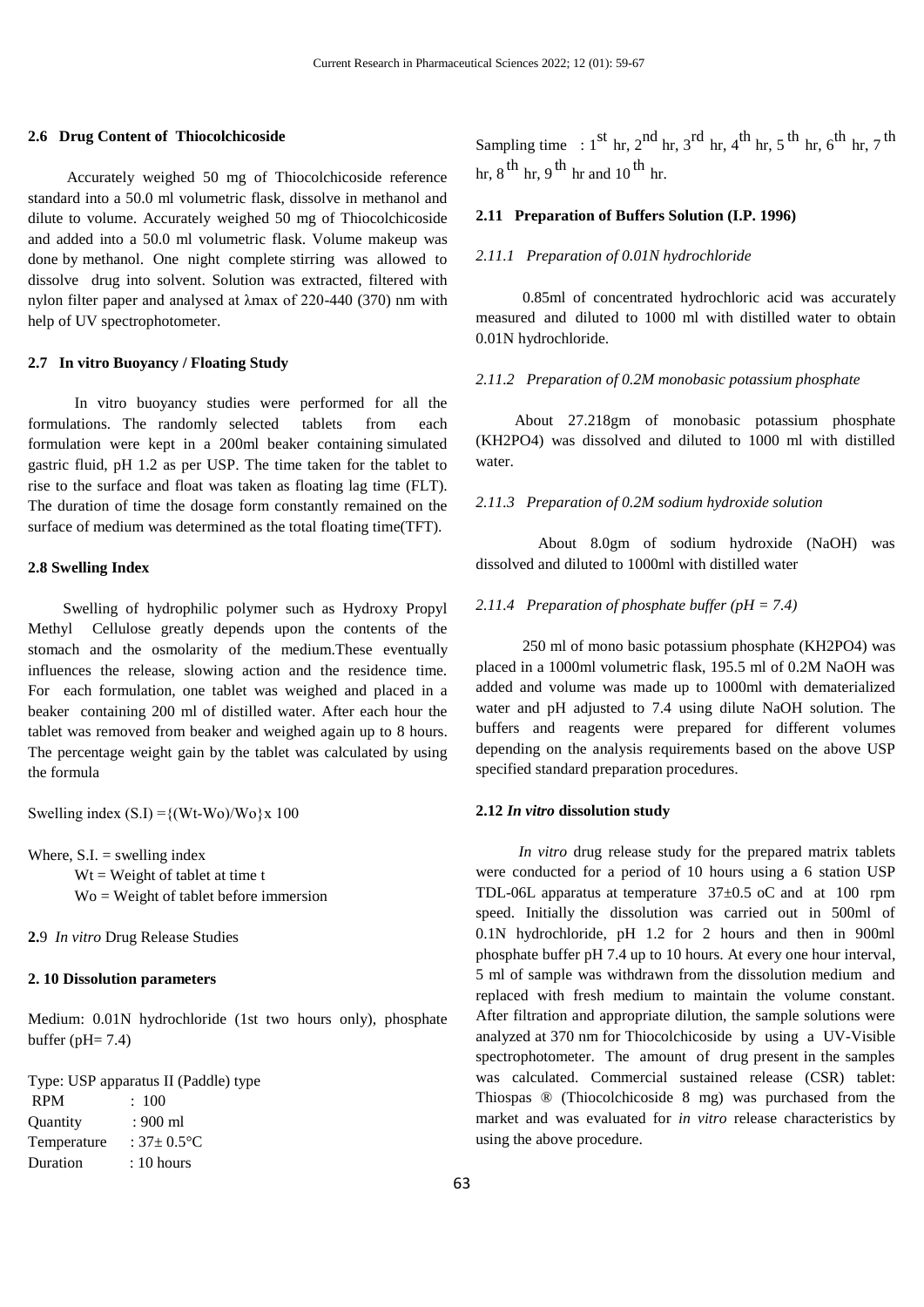#### **2.13 Drug Analysis**

 Thiocolchicoside was analyzed by UV spectrophotometer at 254nm. Calibration curve was prepared in phosphate buffer of pH 7.4 in concentration ranges from 5-30µg/ml. Correlation coefficients was found to be (r2=0.9980) in all cases and hence indicates that the drug is in pure form.

### **2.14 Calibration Curve of Thiocolchicoside**

 The calibration curve was prepared by using absorbance data of Thiocolchicoside at λmax254 nm in phosphate buffer of pH 7.

$$
_{\text{CI}} = \frac{pt - pb}{pt}
$$

**Table 1.Standard calibration curve for Thiocolchicosidein phosphate buffer (pH7.4)**

|       |               | Absorbance        |  |
|-------|---------------|-------------------|--|
| S.No. | Conc.(µg/ml)  | at                |  |
|       |               | $00\pm 0.000$     |  |
| 2     | 5             | $0.043 \pm 0.006$ |  |
| 3     |               | $0.074 \pm 0.001$ |  |
|       |               | $0.112 \pm 0.006$ |  |
| 5     | 2             | $0.148 \pm 0.006$ |  |
| 6     | $\mathcal{L}$ | $0.180 \pm 0.001$ |  |
|       |               | $0.214 \pm 0.001$ |  |

 **Table 2. Optical characteristic and precision**

30

| <b>Optical characteristic</b>             | Range            |  |  |
|-------------------------------------------|------------------|--|--|
| $\lambda$ max (nm)                        | 254              |  |  |
| coefficient<br><b>Correlation</b><br>(r2) | 0.9980           |  |  |
| Slope (a)                                 | 0.007            |  |  |
| Intercept (b)                             | 0.004            |  |  |
| Regression equation $(y)$                 | $0.007(x)+0.004$ |  |  |

## **3. PREFORMULATION STUDIES**

#### **3.1 FTIR Spectroscopy**

7

 The IR spectra of pure drug Thiocolchicoside and optimized formulation have been showed in figure 3.3 and 3.10 respectively. The major peaks observed in the spectra for tablet formulation were OH-stretching at 3650-3700 cm-1 , C-H stretching at 3400-3000 cm-1 (methoxy group), C-H stretching at 3000-2900cm-1 (methylgroup),C=ring stretch at 1500-1600 cm-1, C-N stretch at 1300-1250 cm-1,C-O-C asymmetric stretch at 1190- 1160 cm-1, C-H bend at 790-750 cm-1, C=C bend at 700-690 cm-1, which are characteristics of Thiocolchicoside. When the IR spectra of pure dugs i.e. figure 3.3 is compared to IR spectra of physical mixture i.e. figure 3.4, it was found that there was no interaction found among them as well as it was also found that there was no variation in IR spectra of optimized product (F9)

| <b>Characteristic</b> | <b>Functio</b>               | Peak $(cm-1$                                               |  |  |
|-----------------------|------------------------------|------------------------------------------------------------|--|--|
| C-N stretching        | C-N group                    | $1300-1250$ cm <sup>-1</sup>                               |  |  |
| C-H stretching        | 0CH3 group                   | 3400-3000cm <sup>-1</sup>                                  |  |  |
| C-H Stretching        | CH <sub>3</sub> group        | 3000-2900 $\text{cm}^{-1}$                                 |  |  |
| $C = C$ bending       | in<br>$C=$ $C$<br><b>SiX</b> | 700-690 $cm^{-1}$                                          |  |  |
|                       | member ring                  |                                                            |  |  |
| $=$ C-H out of plane  | $C=$ $C$                     | $790-750$ cm <sup>-1</sup>                                 |  |  |
| bending               | aromatic                     |                                                            |  |  |
| $C = ring$            | $C = ring$                   | $\frac{1500 - 1600 \text{ cm}^{-1}}{1500 \text{ cm}^{-1}}$ |  |  |
| stretching<br>O-H –   | <b>Bonded</b>                | $3650 - 3700$ cm <sup>-1</sup>                             |  |  |
| vibration, inter-     | with-OH                      |                                                            |  |  |
| molecular             |                              |                                                            |  |  |

given figure.

**Table 3.3 Characteristics peaks for IR spectra**



 **Figure 3.3 IR spectra of pure drug Thiocolchicoside**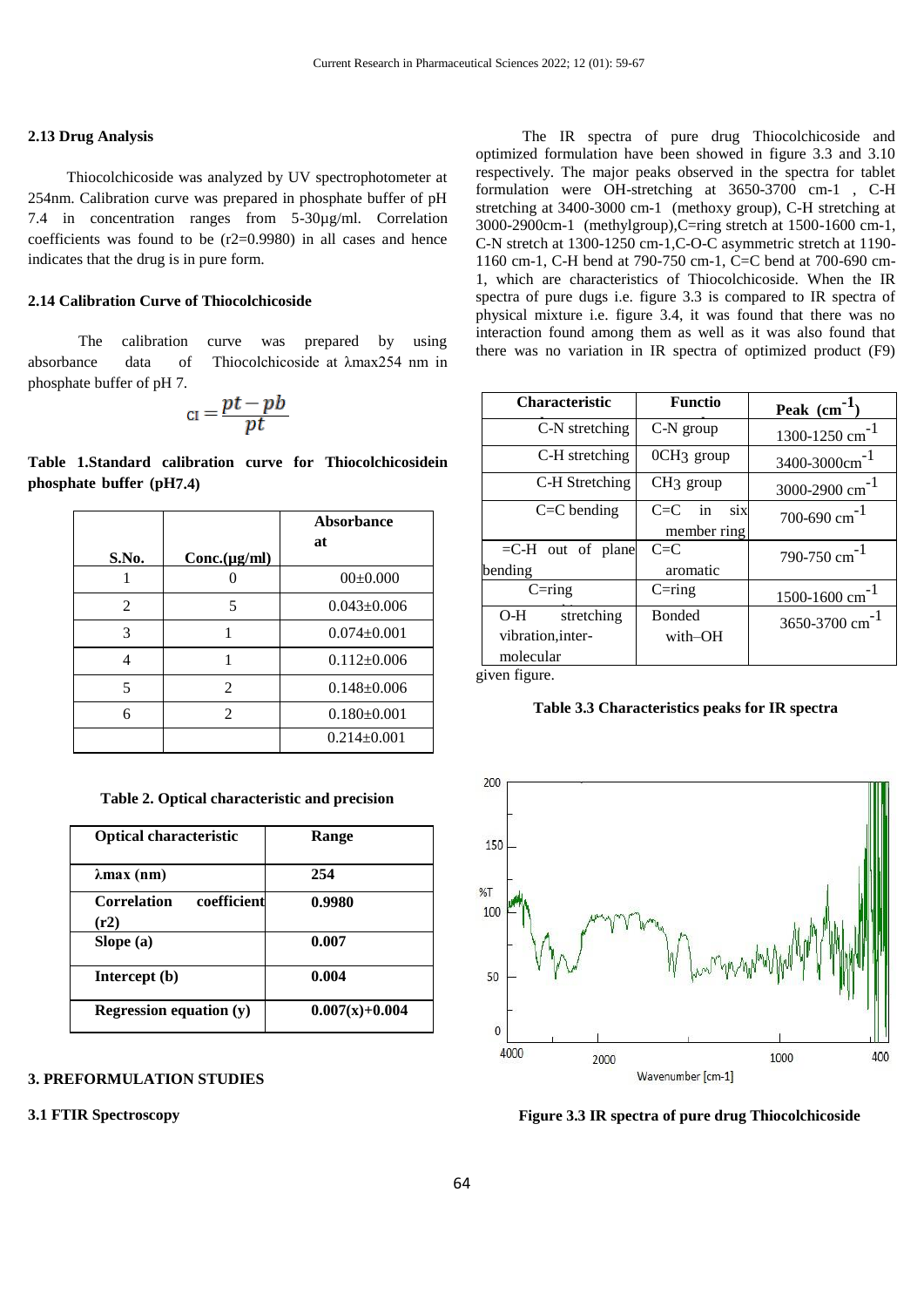

### **Figure 3.4 IR Spectra of HPMC15 Cps**

### **3.2 Differential Scanning Calorimeter (DSC)**

 In order to confirm the physical state of the pure drug, DSC of the drug alone, physical mixture of drug and excipients was recorded. The DSC trace of drug showed a sharp endothermic peak at 182.21°C, its melting point. The physical mixture of drug and polymers showed the endothermic peak at 176.8°C as the individual component, indicating that there was no interaction between the drug and the polymer in the solid state

## **4. EVALUATION OF GRANULES FOR MATRIX TABLET**

 The physical mixture for matrix tablets were characterized with respect to angle of repose, bulk density, tapped density and Carr's index (table 3.4). Angle of repose were found between 25 o -31o and Carr's index values were found between 12-18 % for the powder of all the batches indicating excellent to poor flow ability and compressibility. Hausner's ratio was found to bein the range of 1.14 to1.23 for all the batches indicating that passable and poor flow properties

## **5. SUMMARY & CONCLUSION**

 In the present work, an attempt was made to prepare of sustained release matrix tablets of Thiocolchicoside by direct compression method. The prepared matrix tablets containing Thiocolchicosid using different ratio of citric acid and carbopol was found to be good without any tablet defects i.e. sticking, chipping, capping.The results of DSC and IR spectroscopy exhibited that no chemical interaction between drug and polymers and no shifting in the IR peaks was observed. Before compression, the physical mixture of excipients i.e. granules were evaluated by considering the various parameters like angle of repose, bulk

density, tapped density and carr's index.Citric acid and Carbopol were used as 10%, 15% and 20% (w/w) of total tablet weight with the combination of HPMC 15cps.Both gums with 20% concentration retarded the Thiocolchicoside release beyond 12 hr. Citric acid was found more effective than carbopol at low concentration  $(10\%)$  with combination of HPMC 15cps controlling the drug release rates. The formulation (F9) containing both gum at maximum concentration (each 20% w/w of citric acid and carbopol) with HPMC 15cps shows greater release retardant of drug from the matrix system. The kinetics of drug release was best explained by zero order equation and Korsmeyer Peppas model. The drug release from the tablets was sufficiently sustained and non-Fickian transport of the drug from tablets was confirmed. The values of *n* were in the range of 0.359 to 0.556 (i.e. more than 0.5, table 20) indicating non-Fickian release (diffusion controlled), which indicated drug release to occur through diffusion and relaxation. The effect of formulation variables on drug release was tested for significance level by using analysis of variance (ANOVA). Difference was considered significant when p<0.05. From the above study it was concluded that the prepared matrix tablets were revealed satisfactory characteristics and promising drug release. Thus, sustained release matrix tablets of Thiocolchicoside using natural gums were successfully formulated, evaluated and found to be suitable candidates in extending the release of the drug from the matrix tablets.

 While the control of drug release profiles has been a major aim of pharmaceutical research and development in the past two decades, the control of GI transit profiles could be the focus of the next two decades and might result in the availability of new products with new therapeutic possibilities and substantial benefits for patients. Soon, the so-called 'once-a- day' formulations may be replaced by novel gastroretentive products with release and absorption phases of approximately 24 hours.

 The floating tablets would result in the increament of the solubility and other parameter for the increase in the bioavailability and the sustained and controlled release can be made by effective by the floating tablet methods. The articles would also result in the help of the conduct of the clinical trials study.

#### **6. Acknowledgement**

 We are thankful to Spectrum Hi Pharmacy College, Sultanpur, Uttar Pradesh for carryout this research work and for providing all the laboratory facilities and support. We also thank full for ours Collagues and friends for their guidance and support in literature, chemical and evalutation.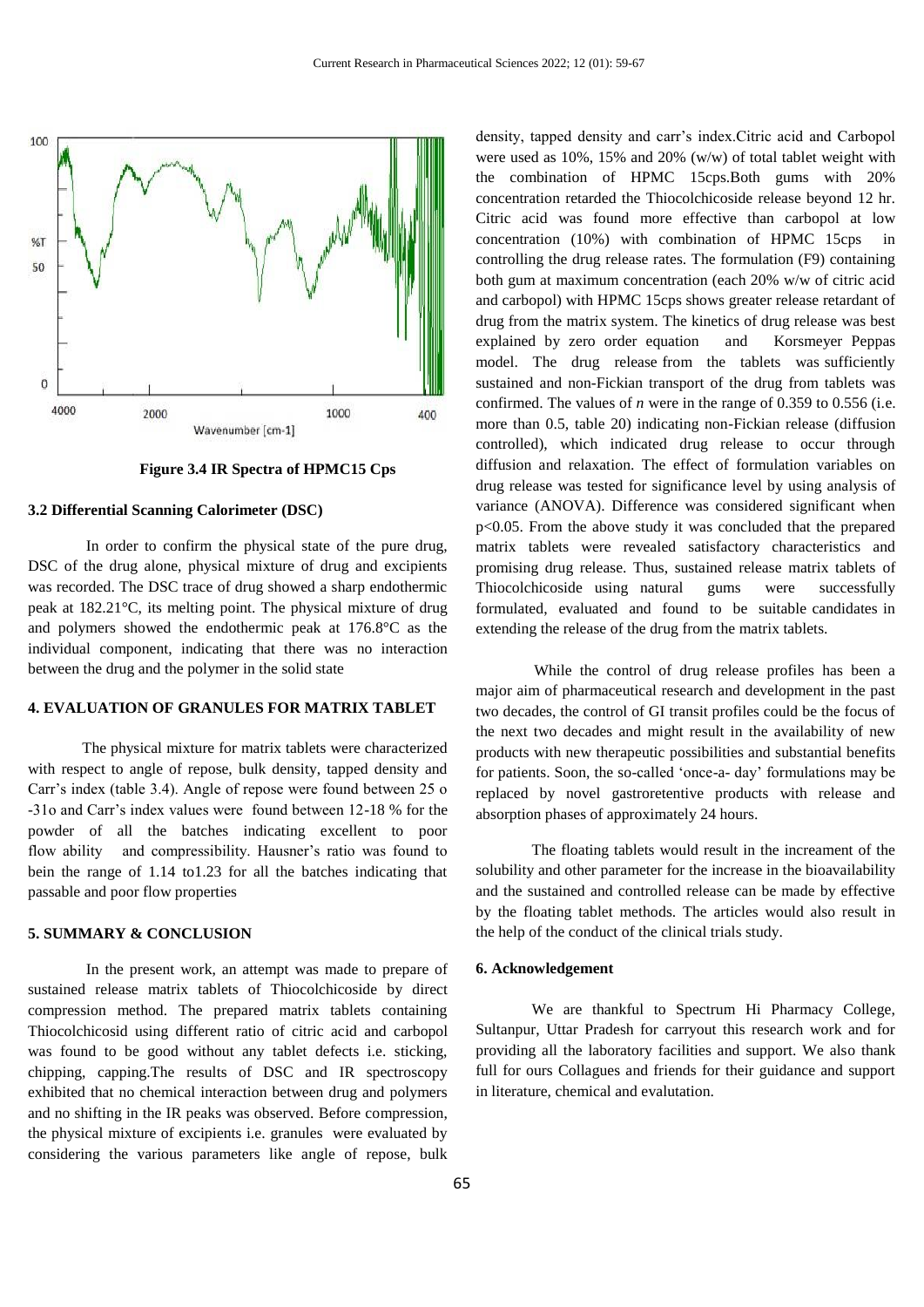| <b>Formulation</b><br>code | of<br>Angle<br>repose $\binom{0}{x}$ | Bulk<br>$density(gm/ml)^*$ | Tapped density(gm/ml)* | Carr's           | Hausner's       |
|----------------------------|--------------------------------------|----------------------------|------------------------|------------------|-----------------|
| F1                         | $25.79 \pm 0.15$                     | $0.241 \pm 0.010$          | $0.285 \pm 0.05$       | $17.52 \pm 0.07$ | $1.22+0.03$     |
| F2                         | $31.27 \pm 0.46$                     | $0.322 \pm 0.010$          | $0.374 + 0.07$         | $12.56 + 0.52$   | $1.14 \pm 0.01$ |
| F <sub>3</sub>             | $26.91 \pm 0.33$                     | $0.283 \pm 0.00$           | $0.352 \pm 0.08$       | $18.05 \pm 0.71$ | $1.21 \pm 0.02$ |
| F <sub>4</sub>             | $27.51 \pm 0.04$                     | $0.294 + 0.00$             | $0.366 \pm 0.06$       | $18.37 \pm 0.35$ | $1.22 \pm 0.01$ |
| F <sub>5</sub>             | $25.36 \pm 0.18$                     | $0.296 \pm 0.00$           | $0.362+0.01$           | $15.14 \pm 0.25$ | $1.19 \pm 0.03$ |
| F <sub>6</sub>             | $26.59 \pm 0.04$                     | $0.278 \pm 0.00$           | $0.331 \pm 0.00$       | $15.17 \pm 0.05$ | $1.16 \pm 0.07$ |
| F7                         | $29.11 \pm 0.13$                     | $0.292 \pm 0.00$           | $0.344 \pm 0.09$       | $16.43 \pm 0.25$ | $1.17 \pm 0.05$ |
| F8                         | $26.99 \pm 0.11$                     | $0.285 \pm 0.01$           | $0.347 \pm 0.06$       | $16.92 \pm 0.12$ | $1.21 \pm 0.03$ |
| F9                         | $28.41 \pm 0.16$                     | $0.289 \pm 0.00$           | $0.338 \pm 0.06$       | $16.09 \pm 0.03$ | $1.23 \pm 0.04$ |

### **Table3.4 Pre-compression evaluation matrix tablets of Thiocolchicoside**

 **\*Values are expressed as mean ±SD (n=3)**

## **Table3.5 Characterization of prepared Thiocolchicoside matrix tablet (8 mg)**

| <b>Formulation code Wt. variation</b> |                  | <b>Hardness</b>  | <b>Friability</b> | <b>Thickness</b>  | <b>Buoyancy</b> | Drug content     |
|---------------------------------------|------------------|------------------|-------------------|-------------------|-----------------|------------------|
|                                       | $(mg)$ **        | $(kg/cm2)**$     | $(\%)$ **         | $(mm)$ **         | LagTime (Sec)   | $(\%)^*$         |
| F1                                    | $2.410\pm0.32$   | $1.86 \pm 0.030$ | $0.746 \pm 0.015$ | $2.713 \pm 0.030$ | 40              | $100.4 \pm 0.50$ |
| F2                                    | $2.326 \pm 0.09$ | $2.15 \pm 0.025$ | $0.663 \pm 0.015$ | $2.620 \pm 0.095$ | 53              | $102.1 \pm 0.88$ |
| F <sub>3</sub>                        | $2.350+0.21$     | $2.80 \pm 0.050$ | $0.786 \pm 0.030$ | $2.893 \pm 0.025$ | 61              | $101.1 \pm 0.90$ |
| F4                                    | $2.425 \pm 0.08$ | $2.50 \pm 0.015$ | $0.913 \pm 0.020$ | $2.796 \pm 0.020$ | Fail            | $98.67 \pm 0.46$ |
| F <sub>5</sub>                        | $2.480+0.13$     | $2.80+0.015$     | $0.676 \pm 0.015$ | $2.870+0.020$     | 55              | $99.48 \pm 0.42$ |
| F6                                    | $2.440 \pm 0.25$ | $2.20 \pm 0.026$ | $0.760 \pm 0.030$ | $2.963 \pm 0.025$ | 70              | $97.83 \pm 0.67$ |
| F7                                    | $2.391 \pm 0.18$ | $2.34 \pm 0.019$ | $0.666 \pm 0.013$ | $2.810+0.019$     | 38              | $100.7 \pm 0.52$ |
| F8                                    | $2.382 \pm 0.27$ | $2.40 \pm 0.026$ | $0.566 \pm 0.015$ | $2.510\pm0.029$   | 65              | $99.94 \pm 0.57$ |
| F9                                    | $2.376 \pm 0.13$ | $2.80 \pm 0.025$ | $0.466 \pm 0.016$ | $2.486 \pm 0.030$ | 82              | $98.78 \pm 0.38$ |

### **REFERENCES**

- 1. Subhendu, S., Mishra, D.C., Laxmi Yadav., Niraj Upmanyu., Ashish Pathak. and Dinesh Bajpai., 2007. Formulation and evaluation of matrix tablets, *World Journal of Pharmacy and Pharmaceutical Sciences,*  volume 1, issue 1, pp. 318-326.
- 2. (Pharmaquest.Weebly.Com/Uploads/9/9/4/2/9942916/Grdds.Pdf)
- 3. [.http://pharmatips.doyouknow.in/Articles/Pharmaceutics/Tablet/Introduc](http://pharmatips.doyouknow.in/Articles/Pharmaceutics/Tablet/Introduction-Of-Floating-%20%20%20Tablet.aspx) [tion-Of-](http://pharmatips.doyouknow.in/Articles/Pharmaceutics/Tablet/Introduction-Of-Floating-%20%20%20Tablet.aspx) [Floating- Tablet.aspx\)](http://pharmatips.doyouknow.in/Articles/Pharmaceutics/Tablet/Introduction-Of-Floating-%20%20%20Tablet.aspx)
- 4. Swati C. Jagdale, Amit J. Agavekar, Sudhir V. Pandya, Bhanudas S. Kuchekar, and Aniruddha R.Chabukswar. Formulation and Evaluation of Gastroretentive Drug Delivery System of PropranololHydrochloride. AAPS PharmSciTech. 10 (3); 2009: 1071- 1079.
- 5. Anand S. Surana and Rakhee K. Kotecha, "An overview on various approaches to oral controlled drug delivery system via gastric retention", Int J. pharm sci , volume (2), 2010, 68-72.